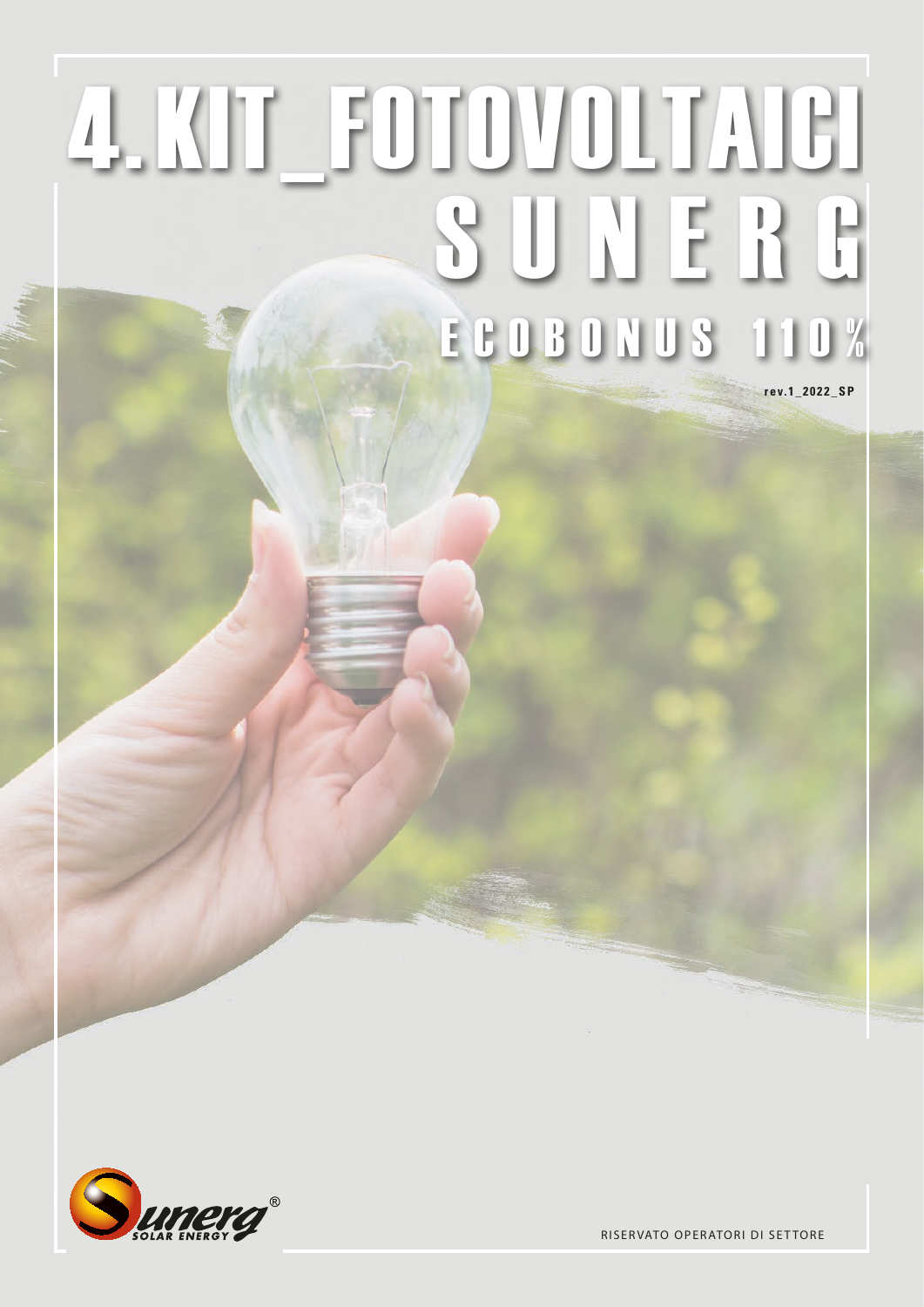## **KIT ECOBONUS** MODULO FOTOVOLTAICO INVERTER



| ECO S01 - IMPIANTO 3,35 kWp ACCUMULO 5,12 kWh                |                |
|--------------------------------------------------------------|----------------|
| XMXL60335I+35M                                               | 10             |
| ECOCONTRIBUTO RAEE                                           | 10             |
| STRUTTURA ALUFIXECO PER TETTI<br>INCLINATO IN COPPI / TEGOLE | 10             |
| <b>INVERTER IBRIDO SUNERG 3.6 KW</b>                         | 1              |
| BATTERIA POWER LITE 5,12 kWh                                 | 1              |
| STAND MOUNT COMPONENT (C100)                                 | 1              |
| QUADRO SEZIONAMENTO BATTERIE (Q BAT01)                       | 1              |
| QUADRO DC (QCC1-IN-600)                                      | 1              |
| KIT CAVI DI COLLEGAMENTO INVERTER-BATTERIA                   | 1              |
| CONNETTORI PV4F+                                             | $\mathfrak{p}$ |
| CONNETTORI PV4M-                                             | $\mathcal{P}$  |

| ECO S03 - IMPIANTO 6,03 kWp ACCUMULO 5,12 kWh                |                |  |  |
|--------------------------------------------------------------|----------------|--|--|
| XMXL60335I+35M                                               | 18             |  |  |
| ECOCONTRIBUTO RAEE                                           | 18             |  |  |
| STRUTTURA ALUFIXECO PER TETTI<br>INCLINATO IN COPPL / TEGOLE | 18             |  |  |
| <b>INVERTER IBRIDO SUNERG 6.0 KW</b>                         | 1              |  |  |
| BATTERIA POWER LITE 5,12 kWh                                 | 1              |  |  |
| STAND MOUNT COMPONENT (C100)                                 | 1              |  |  |
| QUADRO SEZIONAMENTO BATTERIE (Q BATO1)                       | 1              |  |  |
| $QUADRO DC (QCC1+1-IN-600)$                                  | $\mathbf{1}$   |  |  |
| KIT CAVI DI COLLEGAMENTO INVERTER-BATTERIA                   | $\overline{1}$ |  |  |
| CONNETTORI PV4F+                                             | $\overline{4}$ |  |  |
| CONNETTORI PV4M-                                             | 4              |  |  |



| ECO S02 - IMPIANTO 4,69 kWp ACCUMULO 10,24 kWh               |                |
|--------------------------------------------------------------|----------------|
| XMXL60335I+35M                                               | 14             |
| ECOCONTRIBUTO RAFE                                           | 14             |
| STRUTTURA ALUFIXECO PER TETTI<br>INCLINATO IN COPPI / TEGOLE | 14             |
| <b>INVERTER IBRIDO SUNERG 5.0 KW</b>                         | 1              |
| BATTERIA POWER LITE 5,12 kWh                                 | $\mathfrak{p}$ |
| BOX POWER LITE PLUS (box per 2 batterie)                     | 1              |
| $QUADRO DC (QCC1+1-IN-600)$                                  | $\mathbf{1}$   |
| KIT CAVI DI COLLEGAMENTO INVERTER-BATTERIA                   | $\mathbf{1}$   |
| CONNETTORI PV4F+                                             | $\overline{4}$ |
| CONNETTORI PV4M-                                             | 4              |

## ECO\_S04 - IMPIANTO 6,03 kWp ACCUMULO 10,24 kWh

| XMXL60335I+35M                                               | 18             |
|--------------------------------------------------------------|----------------|
| ECOCONTRIBUTO RAEE                                           | 18             |
| STRUTTURA ALUFIXECO PER TETTI<br>INCLINATO IN COPPI / TEGOLE | 18             |
| <b>INVERTER IBRIDO SUNERG 6,0 KW</b>                         | 1              |
| BATTERIA POWER LITE 5.12 kWh                                 | $\mathfrak{p}$ |
| BOX POWER LITE PLUS (box per 2 batterie)                     | 1              |
| $QUADRO DC (QCC1+1-IN-600)$                                  | 1              |
| KIT CAVI DI COLLEGAMENTO INVERTER-BATTERIA                   | 1              |
| CONNETTORI PV4F+                                             | 4              |
| CONNETTORI PV4M-                                             | 4              |

2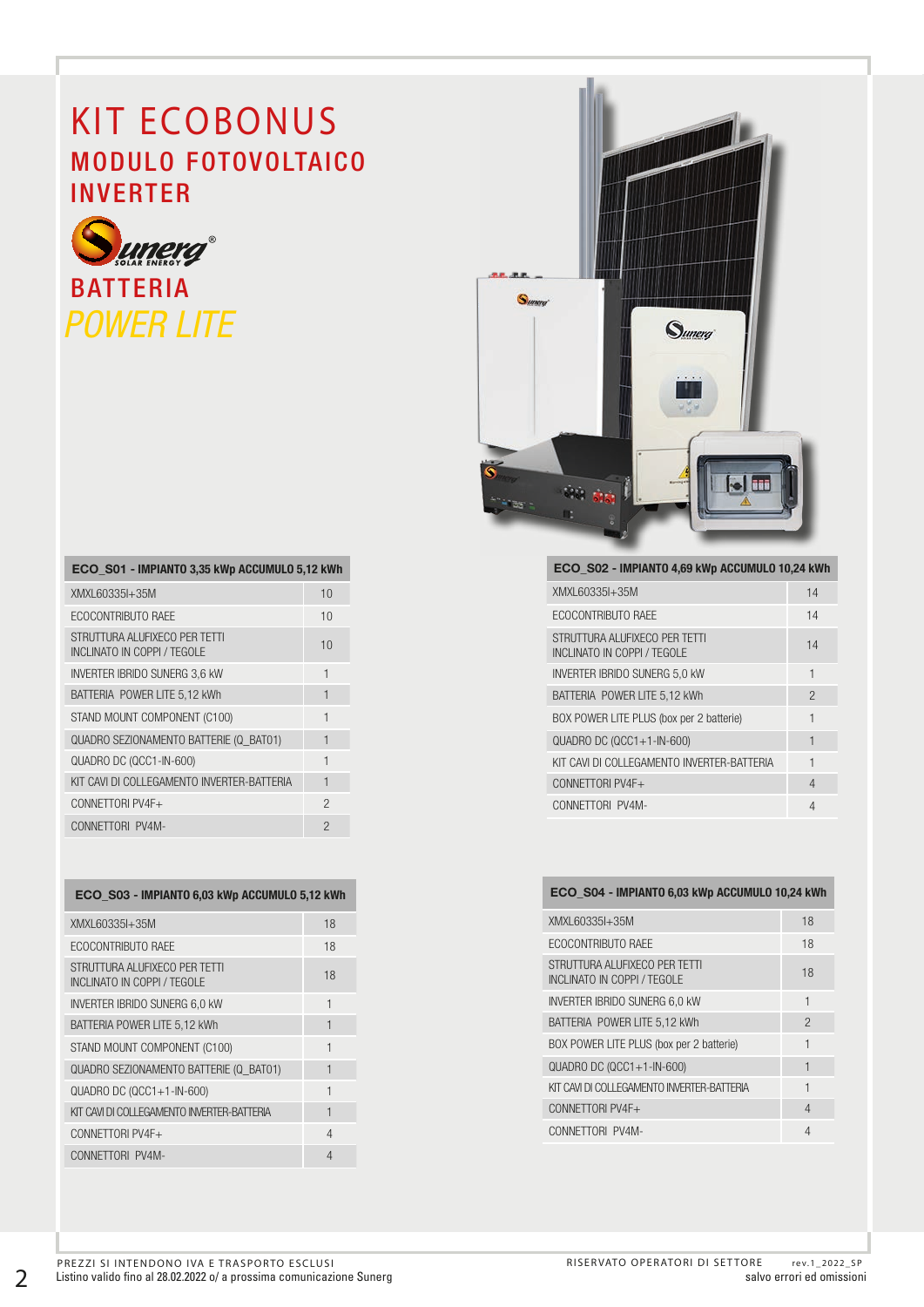| ECO S05 - IMPIANTO 6,03 kWp ACCUMULO 15,36 kWh               |                |
|--------------------------------------------------------------|----------------|
| XMXL60335I+35M                                               | 18             |
| ECOCONTRIBUTO RAEE                                           | 18             |
| STRUTTURA ALUFIXECO PER TETTI<br>INCLINATO IN COPPI / TEGOLE | 18             |
| <b>INVERTER IBRIDO SUNERG 6.0 KW</b>                         | 1              |
| BATTERIA POWER LITE 5,12 kWh                                 | 3              |
| STAND MOUNT COMPONENT (C100)                                 | 3              |
| QUADRO SEZIONAMENTO BATTERIE (Q BATO3)                       | 1              |
| QUADRO DC (QCC1+1-IN-600)                                    | $\overline{1}$ |
| KIT CAVI DI COLLEGAMENTO INVERTER-BATTERIA                   | 3              |
| CONNETTORI PV4F+                                             | 4              |
| CONNETTORI PV4M-                                             | 4              |

| ECO S07 - IMPIANTO 6,70 kWp ACCUMULO 5,12 kWh                |                |
|--------------------------------------------------------------|----------------|
| XMXL60335I+35M                                               | 20             |
| ECOCONTRIBUTO RAEE                                           | 20             |
| STRUTTURA ALUFIXECO PER TETTI<br>INCLINATO IN COPPI / TEGOLE | 20             |
| <b>INVERTER IBRIDO SUNERG 6.0 KW</b>                         | 1              |
| BATTERIA POWER LITE 5,12 kWh                                 | 1              |
| STAND MOUNT COMPONENT (C100)                                 | 1              |
| QUADRO SEZIONAMENTO BATTERIE (Q BAT01)                       | 1              |
| $QUADRO DC (QCC1+1-IN-600)$                                  | 1              |
| KIT CAVI DI COLLEGAMENTO INVERTER-BATTERIA                   | 1              |
| CONNETTORI PV4F+                                             | 4              |
| CONNETTORI PV4M-                                             | $\overline{4}$ |

| ECO S09 - IMPIANTO 6,70 kWp ACCUMULO 15,36 kWh               |                |  |  |
|--------------------------------------------------------------|----------------|--|--|
| XMXL60335I+35M                                               | 20             |  |  |
| ECOCONTRIBUTO RAEE                                           | 20             |  |  |
| STRUTTURA ALUFIXECO PER TETTI<br>INCLINATO IN COPPI / TEGOLE | 20             |  |  |
| <b>INVERTER IBRIDO SUNERG 6,0 KW</b>                         | 1              |  |  |
| BATTERIA POWER LITE 5,12 kWh                                 | 3              |  |  |
| STAND MOUNT COMPONENT (C100)                                 | 3              |  |  |
| QUADRO SEZIONAMENTO BATTERIE (Q BATO3)                       | 1              |  |  |
| QUADRO DC (QCC1+1-IN-600)                                    | $\overline{1}$ |  |  |
| KIT CAVI DI COLLEGAMENTO INVERTER-BATTERIA                   | 3              |  |  |
| CONNETTORI PV4F+                                             | 4              |  |  |
| CONNETTORI PV4M-                                             | 4              |  |  |

Tutti i kit contenenti INVERTER IBRIDO SUNERG 6,0 kW saranno disponibili dal Q2/2022. Disponibile il kit con INVERTER IBRIDO SUNERG 5,0 kW

|  | XMXL60335I+35M                                               | 18             |
|--|--------------------------------------------------------------|----------------|
|  | ECOCONTRIBUTO RAFE                                           | 18             |
|  | STRUTTURA ALUFIXECO PER TETTI<br>INCLINATO IN COPPI / TEGOLE | 18             |
|  | INVERTER IBRIDO SUNERG 6,0 KW                                | 1              |
|  | BATTERIA POWER LITE 5,12 kWh                                 | 4              |
|  | BOX POWER LITE PLUS (box per 2 batterie)                     | $\overline{c}$ |
|  | $QUADRO DC (QCC1+1-IN-600)$                                  | 1              |
|  | KIT CAVI DI COLLEGAMENTO INVERTER-BATTERIA                   | $\mathcal{P}$  |
|  | CONNETTORI PV4F+                                             | 4              |
|  | CONNETTORI PV4M-                                             | 4              |
|  |                                                              |                |
|  |                                                              |                |
|  |                                                              |                |

ECO\_S06 - IMPIANTO 6,03 kWp ACCUMULO 20,48 kWh

| ECO S08 - IMPIANTO 6,70 kWp ACCUMULO 10,24 kW                |                |  |  |
|--------------------------------------------------------------|----------------|--|--|
| XMXL60335I+35M                                               | 20             |  |  |
| ECOCONTRIBUTO RAEE                                           | 20             |  |  |
| STRUTTURA ALUFIXECO PER TETTI<br>INCLINATO IN COPPI / TEGOLE | 20             |  |  |
| <b>INVERTER IBRIDO SUNERG 6,0 KW</b>                         | 1              |  |  |
| BATTERIA POWER LITE 5,12 kWh                                 | $\mathfrak{D}$ |  |  |
| BOX POWER LITE PLUS (box per 2 batterie)                     | 1              |  |  |
| QUADRO DC (QCC1+1-IN-600)                                    | 1              |  |  |
| KIT CAVI DI COLLEGAMENTO INVERTER-BATTERIA                   | 1              |  |  |
| CONNETTORI PV4F+                                             | 4              |  |  |
| CONNETTORI PV4M-                                             | 4              |  |  |

|  |  | ECO_S10 - IMPIANTO 6,70 kWp ACCUMULO 20,48 kWh |  |
|--|--|------------------------------------------------|--|
|  |  |                                                |  |

| XMXL60335I+35M                                               | 20             |
|--------------------------------------------------------------|----------------|
| ECOCONTRIBUTO RAFE                                           | 20             |
| STRUTTURA ALUFIXECO PER TETTI<br>INCLINATO IN COPPI / TEGOLE | 20             |
| <b>INVERTER IBRIDO SUNERG 6,0 KW</b>                         | 1              |
| BATTERIA POWER LITE 5,12 kWh                                 | 4              |
| BOX POWER LITE PLUS (box per 2 batterie)                     | $\mathfrak{p}$ |
| $QUADRO DC (QCC1+1-IN-600)$                                  | 1              |
| KIT CAVI DI COLLEGAMENTO INVERTER-BATTERIA                   | $\mathfrak{p}$ |
| CONNETTORI PV4F+                                             | 4              |
| CONNETTORI PV4M-                                             | $\overline{4}$ |